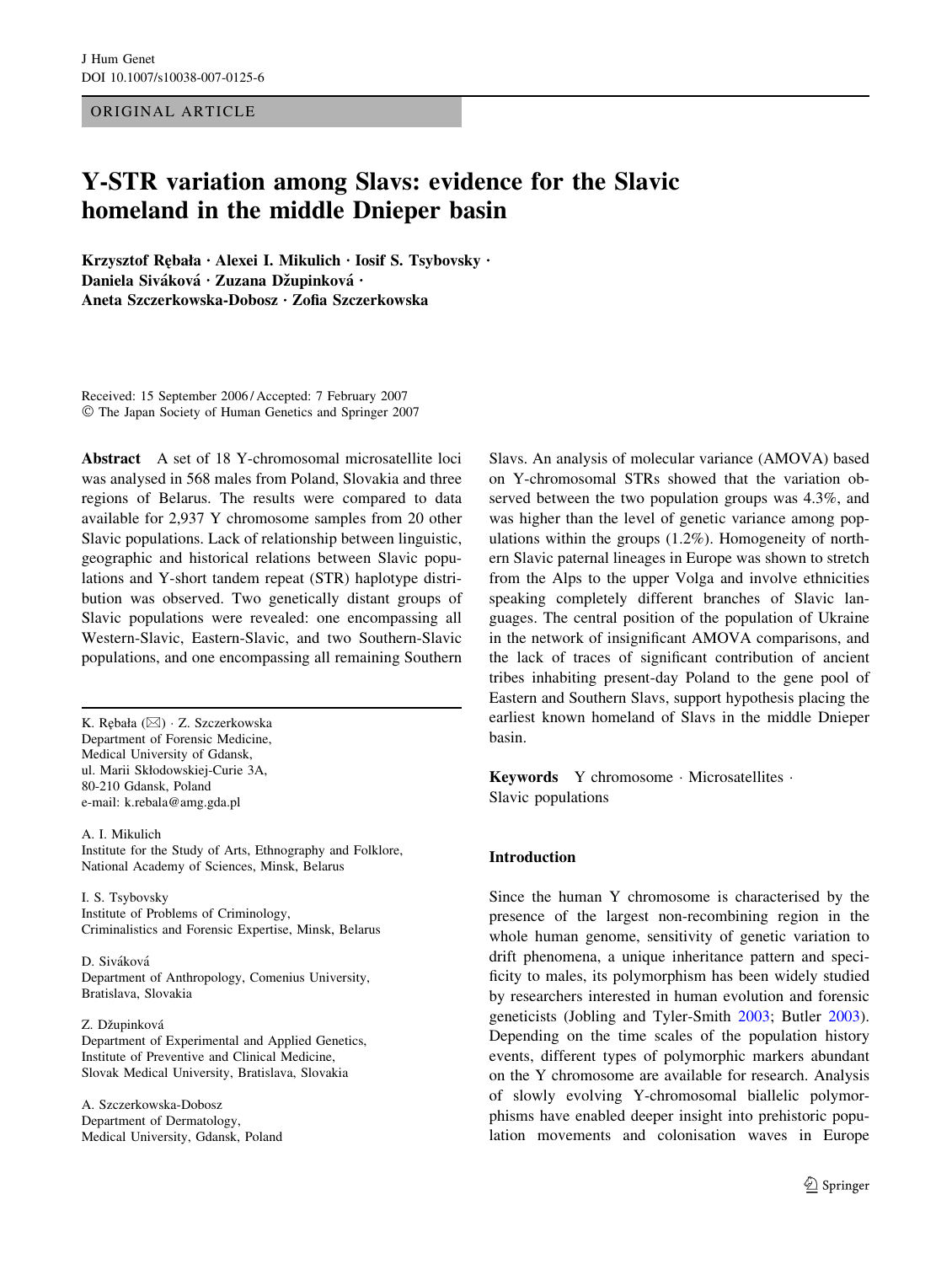(Semino et al. [2000;](#page-8-0) Rootsi et al. [2004\)](#page-7-0). On the other hand, Y-chromosomal short tandem repeats (Y-STRs) are characterised by a relatively high mutation rate and seem to be much more suitable for genetic studies of more-recent events. Although the combination between Y-chromosomal microsatellites and biallelic polymorphisms yields the highest level of resolution and a means of clarifying complex genetic histories (Weale et al. [2001,](#page-8-0) [2002;](#page-8-0) Das et al. [2004\)](#page-7-0), Y-STR data alone also provide very useful information for analyses of interpopulation diversity and have been widely applied in resolving differentiation of various human populations (Kayser et al. [2001](#page-7-0); Ploski et al. [2002;](#page-7-0) Caglia` et al. [2003;](#page-7-0) Roewer et al. [2005](#page-7-0); Immel et al. [2006\)](#page-7-0).

The Indo-European linguistic family has the largest number of speakers of the recognised families of languages in the world today. In this family, Slavic languages form a group of closely related languages with close to 250 million speakers worldwide (Schenker [1995](#page-8-0)). In Europe, Slavs are the most numerous ethnic and linguistic group of peoples, residing chiefly in eastern and southeastern Europe but also extending across northern Asia to the Pacific Ocean. The early medieval great migrations in Europe utterly changed the ethnic and linguistic situation of the continent and spread the Slavic settlement in the fifth to sixth centuries over the major part of Eastern Europe, leading to the ethno-cultural subdivision of the primarily united Proto-Slavic community (Encyclopædia Britannica [2006\)](#page-7-0). Nowadays, from the linguistic, cultural and geographic point of view, Slavs are customarily divided into three major subgroups: Eastern Slavs (Belarusians, Russians, Ukrainians), Western Slavs (Poles, Slovaks, Czechs, Lusatians), and Southern Slavs (Slovenes, Croats, Bosnians, Montenegrins, Serbs, Macedonians, Bulgarians).

Since the ethno-cultural subdivision of Slavs and the formation of modern Slavic nations took place quite recently, and significant differences in Y-STR haplotype distribution exist even between closely related human populations (Roewer et al. [1996](#page-7-0)), hypervariable Y-chromosomal microsatellites seem to be markers of choice for the study of mutual relations between different Slavic ethnic groups. So far, it was demonstrated that Slavic Y-STR haplotype paternal lineages form a separate branch in a phylogenetic tree of European populations (Roewer et al. [2001,](#page-7-0) [2005\)](#page-7-0). However, no comprehensive analysis of interpopulation Y-STR haplotype variation between different Slavic groups was available. This study has focused on providing a phylogenetic overview of closely related Central-Eastern European populations of Poland, Slovakia and Belarus to analyse their relationship with each other and with other Slavic populations, and to investigate how these relations reflect Slavs' historical migrations.

### Materials and methods

Eighteen Y-chromosomal microsatellite loci: DYS19, DYS388, DYS389I, DYS389II, DYS390, DYS391, DYS392, DYS393, DYS426, DYS437, DYS438, DYS439, DYS460, GATA H4.1, DYS385 a/b, and YCAII a/b, were genotyped in randomly selected, unrelated Poles ( $n = 208$ ), Slovaks ( $n = 164$ ) and Belarusians ( $n = 196$ ) by means of a multiplex polymerase chain reaction (PCR) and capillary electrophoresis, as previously described (Rebała and Szczerkowska [2005](#page-7-0)). The Belarusian population included samples from three distinct regions: 86 males from southern Belarus, 57 males from central Belarus, and 53 males from northern Belarus. Additionally, all Belarusian samples were genotyped at the M46 (Tat) locus by a PCR restriction fragment-length polymorphism (RFLP) method (Kayser et al. [2005](#page-7-0)). The products of amplification of the M46 locus were digested with Hsp92II restriction endonuclease (Rybakowski et al. [2002\)](#page-8-0), separated by polyacrylamide gel electrophoresis, and visualised by silver staining. The Y-STR haplotype data for other 20 Slavic  $(n = 2,937)$  and nine neighbouring non-Slavic  $(n = 1,428)$ populations were obtained either from the Y chromosome haplotype reference database (http://www.ystr.org) (Roewer et al. [2001\)](#page-7-0) or from the literature (Pepinski et al. [2004a,](#page-7-0) [b](#page-7-0); Lauc et al. [2005](#page-7-0); Lovrečić et al. 2005; Marja-novic et al. [2005](#page-8-0); Peričić et al. [2005;](#page-7-0) Spiroski et al. 2005; Lessig et al. [2006](#page-7-0); Rodig et al. [2007\)](#page-7-0).

Analysis of molecular variance (AMOVA) was performed with the use of Arlequin 3.1 software (Excoffier et al. [2005\)](#page-7-0) to calculate matrices of pairwise  $F_{ST}$  and  $R_{ST}$ values between populations. Associated probability values were estimated from 10,100 permutations. Linearised  $F_{ST}$ and  $R_{ST}$  values (Slatkin [1995](#page-8-0)) were applied to build a neighbour-joining tree using the options NEIGHBOUR and DRAWTREE in the PHYLIP package (Felsenstein [2004](#page-7-0)), and to conduct a multidimensional scaling analysis using the STATISTICA 7.1 software (StatSoft). In all calculations, DYS389 was considered as a haplotype of two independent loci: DYS389I (repetitive stretches:  $p + q$ ) and DYS389II-I (repetitive stretches:  $m + n$ ) (Rolf et al. [1998](#page-7-0)), while microvariants, null alleles and locus multiplications were treated as missing data.

## Results and discussion

AMOVA of 18-locus Y chromosome haplotypes revealed significant differences between the populations of Belarus, Poland and Slovakia ( $F_{ST} = 0.0100$ ;  $P < 0.0001$ ) as well as between the three Belarusian subpopulations ( $F_{ST}$  = 0.0084;  $P = 0.0034$ ). Analysis of pairwise  $F_{ST}$  values for 18 Y-STRs demonstrated that heterogeneity within the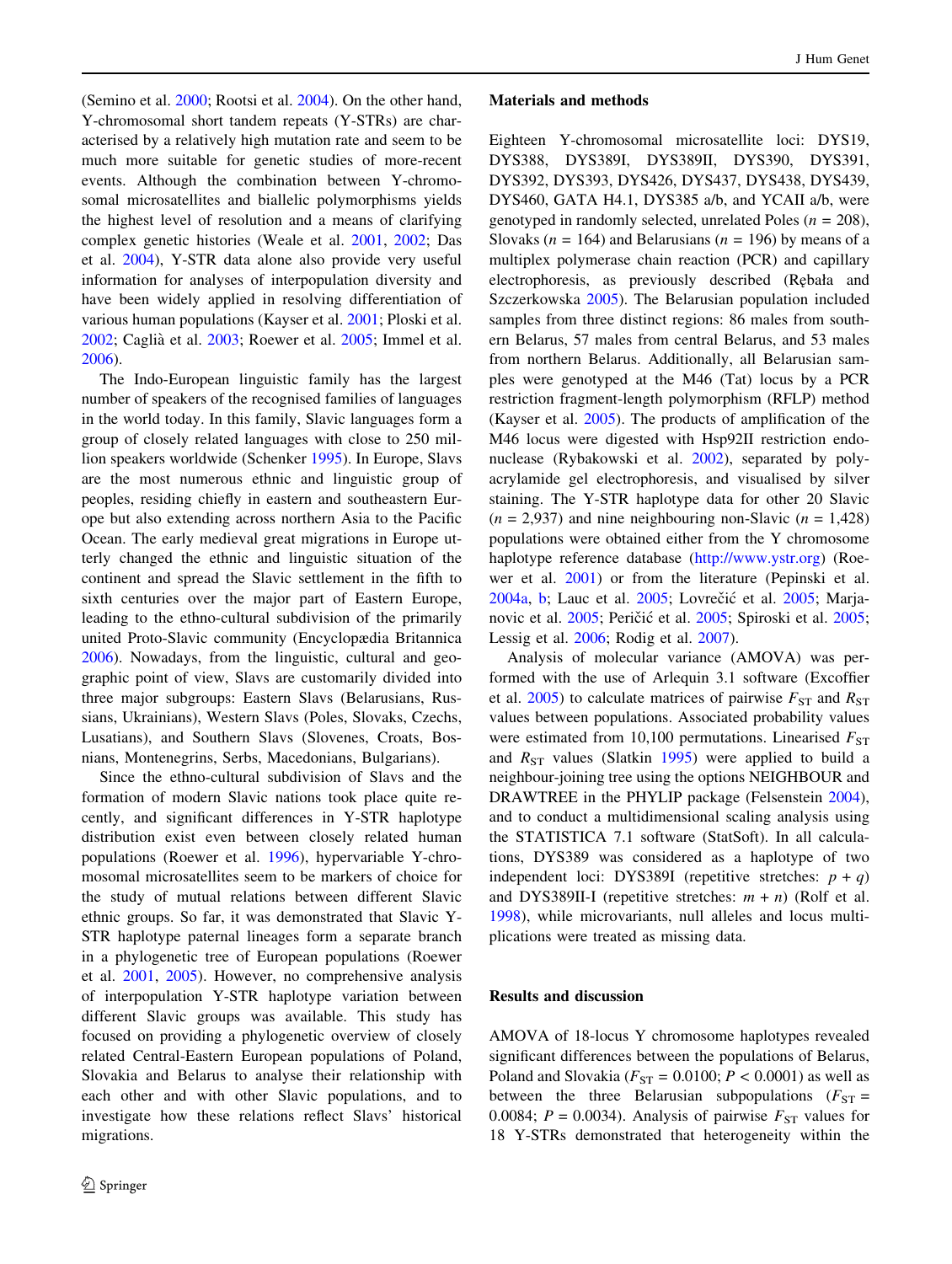Belarusian population was caused by differences between northern and central Belarus while the remaining pairwise comparisons did not yield statistically significant  $F_{ST}$  values. The most outstanding populations were those of Poland and northern Belarus, while populations of central Belarus, southern Belarus and Slovakia were genetically indistinguishable. The Polish population was shown to be distinct from all studied populations ( $P = 0.01$  for comparison with Slovakia,  $P < 0.005$  for all other comparisons), while in the case of northern Belarus, the only insignificant  $F_{ST}$  value was for a comparison with the southern part of the country.

Our results have demonstrated that the Y-STR haplotype distribution does not reflect the linguistic and/or historical affiliations between Slavic populations. The Polish paternal lineages revealed by Y-chromosomal microsatellite haplotype analysis were previously reported to be distant from a number of non-Slavic European populations and Slavicspeaking Muscovites (Ploski et al. [2002](#page-7-0)), but no Slavic populations inhabiting Poland's geographic neighbours were taken into consideration. Despite the usage of very closely related languages by Poles and Slovaks as well as over half a millennium of a common state bordering the majority of Poles and Belarusians, the Polish Y-STR haplotype heritage was shown to be distinct from that of both neighbouring Slavic nations. On the other hand, analysis of Y chromosome haplotypes defined by 18 loci has revealed genetic homogeneity between Slovaks and two subpopulations of Belarus, although both populations are geographically distant and isolated, speak tongues belonging to separate branches of the Slavic language group, and have never shared common state borders throughout their histories.

Since for the majority of other Slavic populations, only nine-locus haplotypes (DYS19, DYS389I, DYS389II-I, DYS390, DYS391, DYS392, DYS393, and DYS385 a/b) were available, only these loci were used for further analysis. A comparison of our Polish haplotypes defined by the selected nine loci with data for six Polish regional subpopulations from the Y chromosome haplotype reference database confirmed previously observed homogeneity of Polish subpopulations ( $F_{ST} = -0.0003$ ;  $P = 0.66$ ) (Ploski et al. [2002](#page-7-0)), and in AMOVA, all Polish samples were combined. Results revealed four clusters of Slavic populations connected by a network of statistically insignificant  $F_{ST}$  values (P > 0.05): (1) all Western-Slavic and Eastern-Slavic populations, Slovenes and western Croats; (2) Lusatians; (3) Southern-Slavic northern Croats and Bosnians; (4) Southern-Slavic Serbs, Macedonians, and Bulgarians (Table 1). However, at the significance level of 0.01, only one such cluster involving all Slavic populations was disclosed. The distinctiveness of Southern-Slavic populations was observed as a separate branch in a neighbour-joining tree, while multidimensional scaling has displayed a nucleus of seven genetically indistinguishable populations with very small relative genetic distances, which involved population samples of Eastern-Slavic (Ukrainian, Russian, Belarusian), Western-Slavic (Slovak) as well as Southern-Slavic (Slovene) origin (Fig. [1](#page-4-0)).

Since there is no clear consensus over the accuracy of different statistical parameters estimating genetic distances between populations in studies using microsatellite markers, both a classical allele frequency-based differentiation estimator  $(F_{ST})$  and its stepwise mutation model-based analogue  $(R<sub>ST</sub>)$  are commonly reported (Balloux and Lugon-Moulin [2002\)](#page-7-0). Therefore, we applied both distance methods to assess genetic relations between various Slavic and non-Slavic populations. In accordance with results obtained for autosomal STRs in various human populations (Pérez-Lezaun et al. [1997](#page-7-0); Destro-Bisol et al. [2000\)](#page-7-0) and for Y-chromosomal microsatellites in sub-Saharan Africans (Caglia` et al. [2003\)](#page-7-0), the pattern of Y-STR interpopulation diversity among Slavs and neighbouring populations, based on  $F_{ST}$  values, appeared to be congruent with known ethnohistorical relationships, while that based on  $R_{ST}$  values revealed unexpected and unconvincing population affinities.

Both the multidimensional scaling plot and the neighbour-joining tree, based on the  $F_{ST}$  values, revealed genetic proximity between related populations: (1) Germans from Bavaria and Saxony, (2) Italians from Latium and Veneto, (3) Turks from Anatolia and Bulgaria, and (4) Balts from Latvia and Lithuania (Fig. [1\)](#page-4-0). The  $F_{ST}$ -based results were consistent with expectations also in case of three isolated Slavic populations: (1) Lusatians from southeastern Germany, who are descendants of Slavic tribes that have inhabited the lands between the Elbe and Oder rivers since the fifth century (Encyclopædia Britannica [2006](#page-7-0)), (2) Polish Belarusians, who colonised parts of Podlachia (northeastern Poland) in the 15th to 16th centuries after arrival from the Hrodna region (Wisniewski  $1964$ ), and (3) a community of Russian settlers (Old Believers), who arrived in Podlachia in the eighteenth century from the Pskov and Novgorod regions (Grek-Pabisowa [1968](#page-7-0)). All three ethnic groups were shown to be homogeneous with only one of all compared populations (Table 1), representing their population of origin. Lusatians revealed Y-STR homogeneity with the neighbouring population inhabiting areas from which they are supposed to migrate, i.e. with Poles. In the case of Podlachian Belarusians, such a population of origin was geographically the closest population of central Belarus (involving the city of Hrodna), while in the case of Polish Old Believers it was Russians from the Novgorod region.

On the other hand, in the  $R_{ST}$ -based multidimensional scaling plot and the neighbour-joining tree, only the two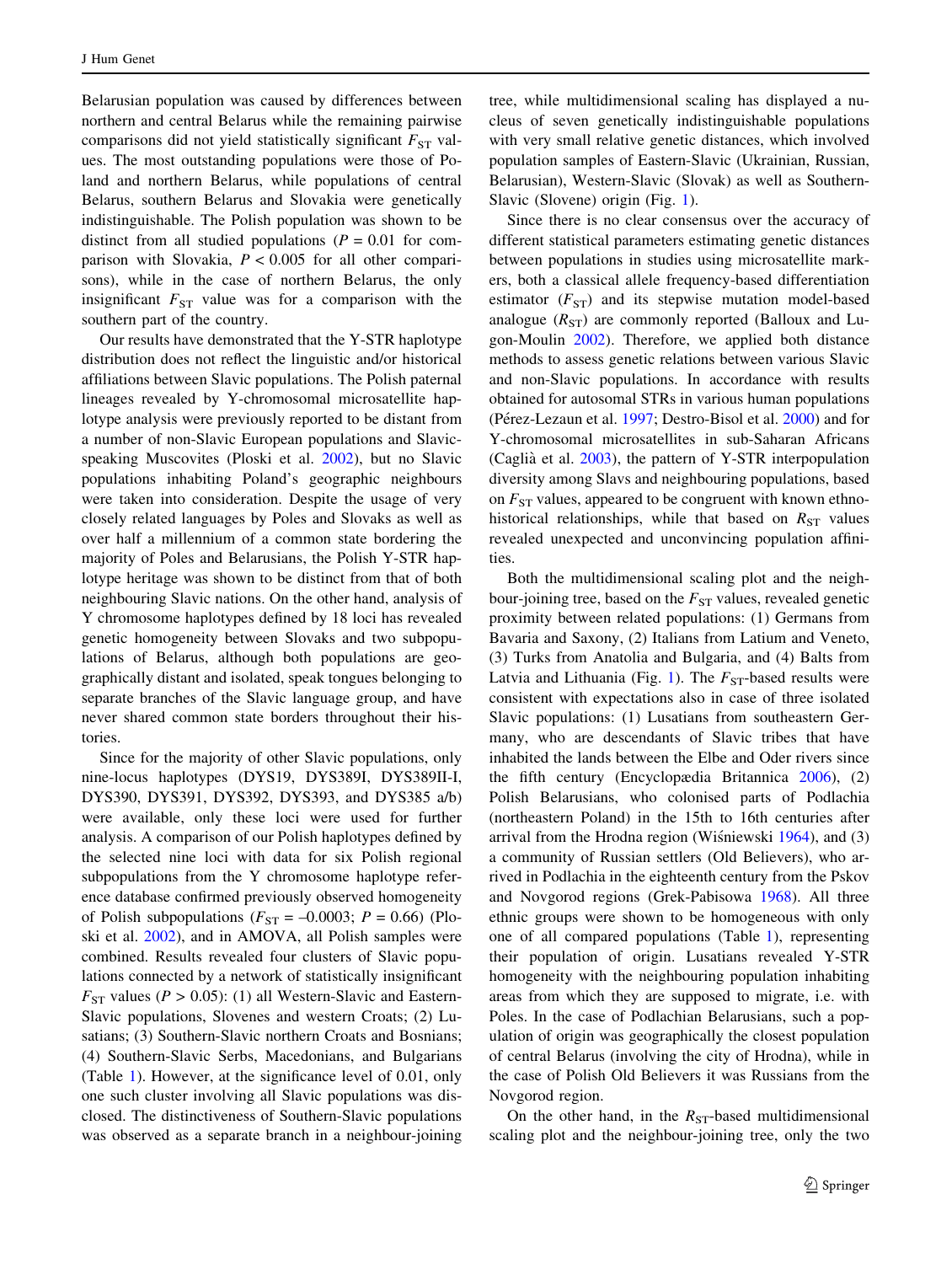|                      |                                     | <b>Table 1</b> Y-STR haplotype pairwise $F_{ST}$ values below the |           |                      |                 |                      | diagonal and corresponding $P$ values above the diagonal ( $P$ values $> 0.05$ are bold) for 19 |                    |                   |                 |                    |                  |                 |                             |                   | Slavic populations             |                       |                    |                            |
|----------------------|-------------------------------------|-------------------------------------------------------------------|-----------|----------------------|-----------------|----------------------|-------------------------------------------------------------------------------------------------|--------------------|-------------------|-----------------|--------------------|------------------|-----------------|-----------------------------|-------------------|--------------------------------|-----------------------|--------------------|----------------------------|
|                      | $n = 29$<br>$\overline{\mathbf{z}}$ | $n = 1521$ $n = 164$<br>P <sub>o</sub>                            | $S\vee k$ | $n=53$<br><b>BeN</b> | $n = 57$<br>BeC | 86<br>BeS<br>$n =$   | $n = 157$<br>BePdl                                                                              | $n = 127$<br>RuPdl | RuNov<br>$n = 50$ | RuMos<br>$n=85$ | $n = 152$<br>RuV1a | 82<br>$n =$<br>Š | $= 121$<br>Slyn | $n = 101$<br>$C_{\rm TO}$ W | $n = 150$<br>CroN | 100<br>$n =$<br>$\overline{B}$ | 114<br>$n =$<br>$s$ e | 234<br>$n =$<br>Ma | 122<br>$\mathsf{II}$<br>Βū |
|                      |                                     | 0.0336                                                            |           | 0.0036 0.0000        | 0.0003          | 0.0000               | 0.0001                                                                                          | 0.0000             | 0.0003            | 0.0001          | 0.0001             | 0.0023           | 0.0013          | 0.0027                      | 0.0000            | 0.0000                         | 0.0000                | 0.0000             | 0.0000                     |
|                      |                                     |                                                                   |           |                      |                 |                      |                                                                                                 |                    |                   |                 |                    |                  |                 |                             |                   |                                |                       |                    |                            |
| P <sub>0</sub>       | 0.0139                              |                                                                   | 0.0186    | 0.0000               | 0.0003          | 0.0000               | 0.0000                                                                                          | 0.0000             | 0.0055            | 0.0050          | 0.0000             | 0.0557           | 0.0013          | 0.0001                      | 0.0000            | 0.0000                         | 0.0000                | 0.0000             | 0.0000                     |
| Sivk                 | 0.0280                              | 0.0032                                                            |           | 0.0026               | 0.0884          | 0.1174               | 0.0000                                                                                          | 0.0000             | 0.0530            | 0.5154          | 0.0168             | 0.8820           | 0.6930          | 0.0544                      | 0.0000            | 0.0000                         | 0.0000                | 0.0000             | 0.0000                     |
| BeN                  | 0.0962                              | 0.0326                                                            | 0.0185    |                      | 0.0129          | 0.1243<br>0.1404     | 0.0001                                                                                          | 0.0048             | 0.2636            | 0.0372          | 0.0126             | 0.2224           | 0.0006          | 0.0000                      | 0.0000            | 0.0000                         | 0.0000                | 0.0000             | 0.0000                     |
| BeC                  | 0.0543                              | 0.0188                                                            | 0.0062    | 0.0215               |                 | 1404                 | 0.0564                                                                                          | 0.0012             | 0.0554            | 0.3186          | 0.4992             | 0.1489           | 0.2622          | 0.0558                      | 0.0013            | 0.0000                         | 0.0000                | 0.0000             | 0.0000                     |
| BeS                  | 0.0558                              | 0.0181                                                            | 0.0040    | 0.0068               | 0.0059          |                      | 0.0003                                                                                          | 0.0006             | 0.2481            | 0.3949          | 0.0431             | 0.6576           | 0.0352          | 0.0138                      | 0.0062            | 0.0001                         | 0.0000                | 0.0000             | 0.0000                     |
| BePdl                | 0.0453                              | 0.0266                                                            | 0.0144    | 0.0300               | 0.0075          | 0.0171               |                                                                                                 | 0.0000             | 0.0007            | 0.0009          | 0.0004             | 0.0012           | 0.0000          | 0.0002                      | 0.0000            | 0.0000                         | 0.0000                | 0.0000             | 0.0000                     |
| RuPdl                | 0.0623                              | 0.0232                                                            | 0.0216    | 0.0188               | 0.0230          | $0.0210$<br>$0.0034$ | 0.0348                                                                                          |                    | 0.1002            | 0.0002          | 0.0000             | 0.0039           | 0.0000          | 0.0000                      | 0.0000            | 0.0000                         | 0.0000                | 0.0000             | 0.0000                     |
| RuNov                | 0.0562                              | 0.0134                                                            | 0.0087    | 0.0036               | 0.0127          |                      | 0.0243                                                                                          | 0.0068             |                   | 0.1632          | 0.1102             | 0.2940           | 0.0279          | 0.0009                      | 0.0000            | 0.0000                         | 0.0000                | 0.0000             | 0.0000                     |
| RuMos                | 0.0479                              | 0.0084                                                            | $-0.0006$ | 0.0132               | 0.0017          | 0.0003               | 0.0157                                                                                          | 0.0201             | 0.0055            |                 | 0.7386             | 0.5456           | 0.3909          | 0.1102                      | 0.0009            | 0.0000                         | 0.0000                | 0.0000             | 0.0000                     |
| RuV1a                | 0.0501                              | 0.0144                                                            | 0.0064    | 0.0140               | $-0.0008$       | 0.0066               | 0.0132                                                                                          | 0.0247             | 0.0061            | $-0.0023$       |                    | 0.0960           | 0.0181          | 0.0045                      | 0.0000            | 0.0000                         | 0.0000                | 0.0000             | 0.0000                     |
| Ukr                  | 0.0392                              | 0.0042                                                            | $-0.0037$ | 0.0038               | 0.0054          | $-0.0024$            | 0.0164                                                                                          | 0.0143             | 0.0023            | $-0.0012$       | 0.0045             |                  | 0.5272          | 0.0246                      | 0.0008            | 0.0000                         | 0.0000                | 0.0000             | 0.0000                     |
| Slvn                 | 0.0379                              | 0.0073                                                            | $-0.0016$ | 0.0245               | 0.0024          | 0.0078               | 0.0188                                                                                          | 0.0271             | 0.0120            | 0.0004          | 0.0069             | $-0.0009$        |                 | 0.1419                      | 0.0000            | 0.0000                         | 0.0000                | 0.0000             | 0.0000                     |
| $C_{\rm TO} {\rm W}$ | 0.0336                              | 0.0166                                                            | 0.0053    | 0.0424               | 0.0091          | 0.0115               | 0.0158                                                                                          | 0.0516             | 0.0258            | 0.0050          | 0.0109             | 0.0098           | 0.0035          |                             | 0.0396            | $0.0001$                       | 0.0032                | 0.0000             | 0.0001                     |
| CroN                 | 0.0583                              | 0.0357                                                            | 0.0154    | 0.0413               | 0.0219          | 0.0119               | 0.0316                                                                                          | 0.0703             | 0.0378            | 0.0171          | 0.0232             | 0.0193           | 0.0178          | 0.0064                      |                   | 0.0975                         | 0.0207                | 0.0034             | 0.0000                     |
| B <sub>0</sub>       | 0.0946                              | 0.0681                                                            | 0.0434    | 0.0680               | 0.0546          | 0.0297               | 0.0595                                                                                          | 0.1051             | 0.0646            | 0.0435          | 0.0526             | 0.0483           | 0.0525          | 0.0268                      | 0.0044            |                                | 0.0161                | 0.0208             | 0.0000                     |
| s <sub>e</sub>       | 0.0642                              | 0.0541                                                            | 0.0351    | 0.0744               | 0.0326          | 0.0353               | 0.0441                                                                                          | 0.0956             | 0.0610            | 0.0328          | 0.0392             | 0.0439           | 0.0397          | 0.0132                      | 0.0075            | 0.0103                         |                       | 0.4738             | 0.2041                     |
| Ma                   | 0.0825                              | 0.0638                                                            | 0.0430    | 0.0751               | 0.0420          | 0.0420               | 0.0530                                                                                          | 0.1077             | 0.0657            | 0.0401          | 0.0447             | 0.0509           | 0.0468          | 0.0191                      | 0.0083            | 0.0074                         | $-0.0003$             |                    | 0.0891                     |
| Bu                   | 0.0935                              | 0.0738                                                            | 0.0509    | 0.0879               | 0.0422          | 0.0508               | 0.0542                                                                                          | 0.1132             | 0.0803            | 0.0430          | 0.0516             | 0.0605           | 0.0537          | 0.0220                      | 0.0205            | 0.0197                         | 0.0023                | 0.003              |                            |
|                      |                                     |                                                                   |           |                      |                 |                      |                                                                                                 |                    |                   |                 |                    |                  |                 |                             |                   |                                |                       |                    |                            |

 $\underline{\textcircled{\tiny 2}}$  Springer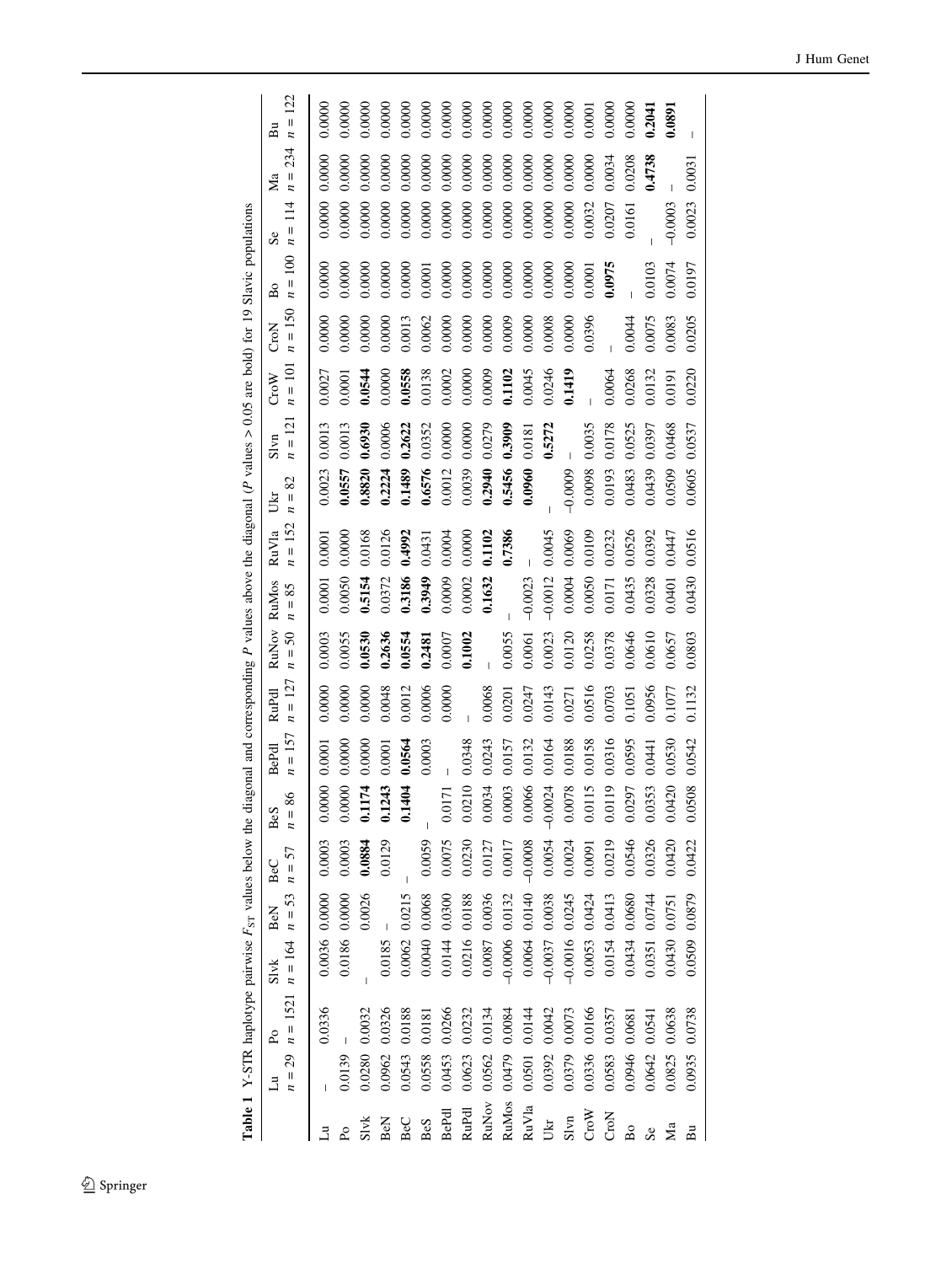<span id="page-4-0"></span>Fig. 1 Two-dimensional plot obtained from multidimensional scaling, and a neighbour-joining tree, based on pairwise  $F_{ST}$ values for nine-locus Y-STR haplotypes observed in 19 Slavic and 9 non-Slavic populations. Ellipses are traced around genetically homogeneous northern Slavic populations and clusters of non-Slavic populations with known ethno-historical affiliations. Arrows indicate historically proved directions of migrations. A dotted line connects populations with a disputed direction of migration, which inhabit areas designated according to the various sources as the Slavic homeland



Baltic populations were clearly isolated from unrelated ethnicities, while separation of German, Italian and Turkish populations was no longer visible (Fig. [2](#page-5-0)). Moreover, statistically insignificant P values for  $R_{ST}$  genetic distances were observed between historically, linguistically, and geographically unrelated populations such as Turks and Italians from Latium, or Belarusians and Germans from Saxony. In the case of the three isolated Slavic populations, genetic homogeneity restricted only to the populations of origin, as observed for  $F_{ST}$  values, was lost in the  $R_{ST}$ method. Thus, the  $F_{ST}$  genetic distances reflect interpopulation relationships between the compared populations much better than their stepwise-based analogues. This indicates that the genetic differences in the Y-STR haplotype distribution between the Slavic populations and their nearest neighbours are caused mainly by drift, and is explained by the fact that a period of time since the differentiation of the compared populations was too short to allow for an effective impact of mutations on Y-chromo-some variation (Pérez-Lezaun et al. [1997](#page-7-0); Caglià et al.

[2003](#page-7-0)). Therefore, in further analysis, we focused only on the results obtained by the classical allele frequency-based approach for estimation of Y-STR genetic distances.

Comprehensive analysis of Slavic Y-chromosomal microsatellite haplotypes on a European scale confirmed previous observations for 18 Y-STR loci in the Polish, Slovak and Belarusian populations: no relationship between the customary linguistic division of Slavs and the Y-STR haplotype distribution was disclosed. The most apparent genetic distance was found between the northern (Eastern and Western) and Southern Slavs, who at the end of the 9th century were separated by the invasion of Finno-Ugric Hungarians. The AMOVA showed that the variation observed between both population groups was 4.3%  $(F_{CT} = 0.0428; P = 0.0003)$ , which was higher than the level of genetic variance among populations within the groups (1.2%;  $F_{SC} = 0.0130$ ;  $P < 0.0001$ ). This difference was even more profound when the  $R_{ST}$ -based distance method was applied: genetic variation between both population clusters was  $19.8\%$  ( $R_{CT} = 0.1984$ ;  $P = 0.0002$ )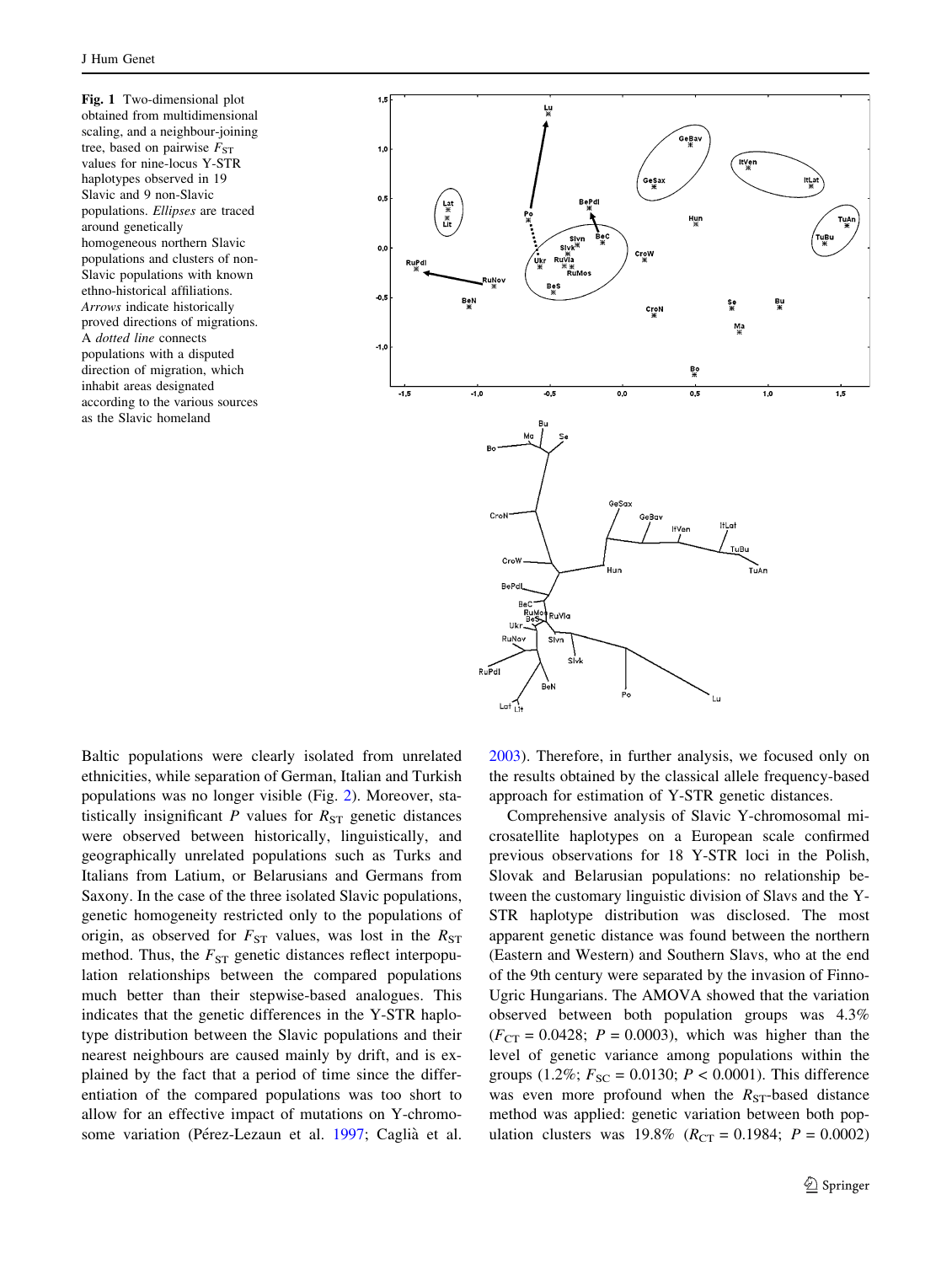<span id="page-5-0"></span>Fig. 2 Two-dimensional plot obtained from multidimensional scaling, and a neighbour-joining tree, based on pairwise  $R_{ST}$  values for ninelocus Y-STR haplotypes observed in 19 Slavic and nine non-Slavic populations. An ellipse is traced around a cluster of populations with known ethno-historical affiliations

Lu Lusatians; Po Poles; Slvk Slovaks; BeN, BeC, BeS, BePdl Belarusians from northern Belarus, central Belarus, southern Belarus, Podlachia; RuPdl, RuNov, RuMos, RuVla Russians from Podlachia (Old Believers), Novgorod region, Moscow region, Vladivostok region; Ukr Ukrainians; Slvn Slovenes; CroW, CroN Croats from western Croatia, northern Croatia (Zagreb region); Bo Bosnians; Se Serbs; Ma Macedonians; Bu Bulgarians; Lit Lithuanians; Lat Latvians; GeBav, GeSax Germans from Bavaria, Saxony (Dresden region); ItLat, ItVen Italians from Latium, Veneto; Hun Hungarians; TuAn, TuBu Turks from Anatolia, Bulgaria



while the interpopulation variance within the groups was only 1.8%  $(R_{SC} = 0.0228; P < 0.0001)$ . The observed northern Slavic Y-STR genetic homogeneity extends from Slovakia and Ukraine to parts of Russia and Belarus, but also involves Southern-Slavic populations of Slovenia and western Croatia, and is the most probably due to a homogeneous genetic substrate inherited from the ancestral Slavic population. However, due to the Y-STR proximity of linguistically and geographically Southern-Slavic Slovenes and western Croats to the northern Slavic branch, the observed genetic differentiation cannot simply be explained by the separation of both Slavic-speaking groups by the non-Slavic Romanians, Hungarians, and Germanspeaking Austrians. A similar difference has been previously reported between Bulgarians and a few other Slavic populations (Roewer et al. [2005](#page-7-0)), and our results demonstrate that other Southern-Slavic populations, namely Macedonians, Serbs, Bosnians, and northern Croats are genetically distinct from their northern linguistic relatives as well. Roewer et al. ([2005\)](#page-7-0) attributed a possible explanation for these differences to the admixture of Y chromosomes of Finno-Ugric and Turkic-speaking peoples who had invaded and settled in the Danube basin and the Balkans. However, we found that the only population that revealed an insignificant  $F_{ST}$  value in comparison with the Finno-Ugric Hungarians was the population of western Croatia, and this putative admixture did not significantly affect the Y-STR proximity of western Croats to Eastern and Western Slavs (Table 1). All other  $F_{ST}$  values obtained for comparison of nine-locus haplotypes of Hungarians and Turks from Bulgaria and Anatolia, with those of 19 Slavic populations appeared to be statistically significant  $(P = 0.01)$  for a comparison of Hungarians with the population of central Belarus,  $P = 0.002$  for a comparison of Bulgarian Turks with Bulgarians,  $P \le 0.0003$  for all other comparisons). Thus, the contribution of the Y chromosomes of peoples who settled in the region before the Slavic expansion to the genetic heritage of Southern Slavs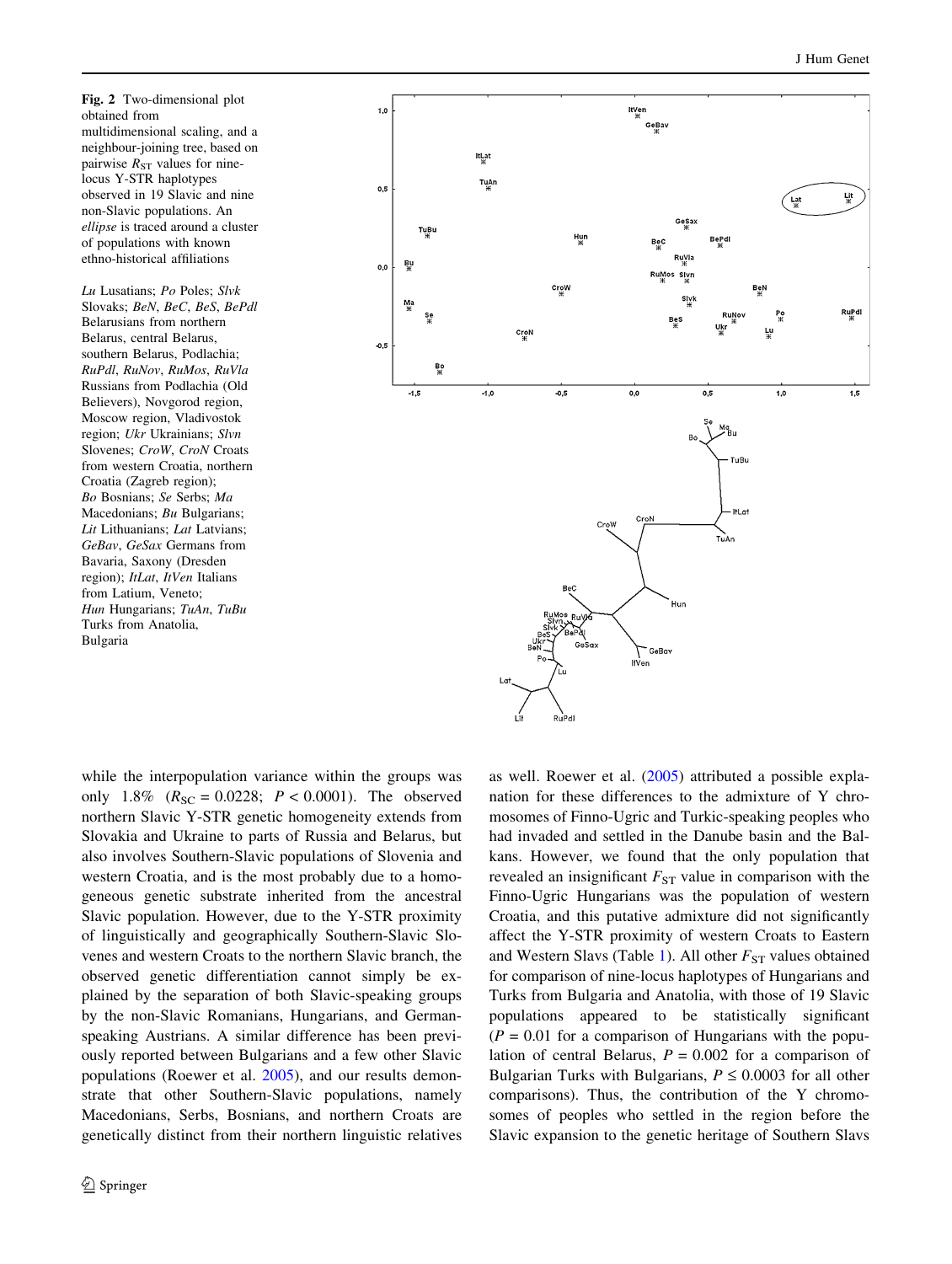is the most likely explanation for this phenomenon. On the other hand, our results indicate no significant genetic traces of pre-sixth-century inhabitants of present-day Slovenia in the Slovene Y chromosome genetic pool.

Although the existence of the Balto-Slavic linguistic community, or at least territorial contiguity of Proto-Baltic and Proto-Slavic in the past, is generally accepted (Schenker [1995](#page-8-0)), AMOVA revealed significant differences in Y-STR distribution between Slavic and Baltic populations ( $P < 0.005$  for all pairwise comparisons), which is likely to result from the previously observed different Ychromosomal haplogroup distribution (Rosser et al. [2000](#page-8-0)). The Baltic populations are characterised by the high incidence of the Y-chromosomal haplogroup N3 (47% among Lithuanians, 32% among Latvians) (Rosser et al. [2000;](#page-8-0) Zerjal et al. [2001\)](#page-8-0). Its distribution pattern in Slavic populations indicates that Proto-Slavs did not carry this lineage at a substantial frequency, since it is relatively rare among Slavs and at high frequency was observed only in some Russian subpopulations (Malyarchuk et al. [2004](#page-7-0)). Since at the significance level equal to 0.01, the only population that did not yield statistically significant  $F_{ST}$ values for comparisons with other Slavic and both Baltic populations was the Slavic-speaking population of northern Belarus, we estimated haplogroup N3 frequencies in the three Belarusian subpopulations. The results suggest that the uniqueness of the northern Belarusian population is most likely due to the high incidence of Y chromosomes from the haplogroup N3 (18.9%), which has half the frequency in central and southern Belarus (8.8 and 8.1%, respectively). Therefore, although the early ethnogenesis of the Belarusian nation has customarily been linked to the gradual Slavicisation of the homogeneous Baltic substrate on the territory of present-day Belarus (Sedov [1970](#page-8-0)), only northern Belarus seems to be a transient area for the Baltic and Slavic settlement. Apart from Balts, the N3 Y chromosomes are also prevalent among Finno-Ugrians (Rosser et al. [2000](#page-8-0); Zerjal et al. [2001](#page-8-0)), but it was found that Y-STR haplotypes from the haplogroup N3 differ in Baltic and Finno-Ugric populations, most likely due to two distinct migration waves of people carrying N3 Y chromosomes (Zerjal et al. [2001;](#page-8-0) Kaspe-ravičiūtė et al. [2004](#page-7-0)). On the contrary to the Finno-Ugric populations, where allele DYS19\*14 is the most common among haplogroup N3 males, allele DYS19\*15 is the most frequent in the Baltic haplogroup N3 (Kasperavičiūte et al. [2004\)](#page-7-0), and was also the most frequent allele in the haplogroup N3 in northern Belarus (60.0%), providing additional evidence for the presence of the Baltic substrate in the genetic pool of Belarusians from the northernmost part of the country.

Localisation of the Slavic homeland prior to their great expansion in the fifth to sixth centuries is one of the key problems of European history in the first millennium AD. Although it is assumed that prehistorically the original habitat of Slavs was Asia, from which they migrated in the third or second millennium BC to populate parts of Eastern Europe (Encyclopædia Britannica [2006](#page-7-0)), a debate concerning the European homeland of Slavs seems to remain unsolved. Because Slavs unequivocally enter the records of history as late as the sixth century AD, when their expansion in Eastern Europe was already advanced, different theories concerning the Slavs' geographic origin based on archaeological, anthropological and/or linguistic data have been formulated. Two such theories have gained the largest support among the scientists (Schenker [1995](#page-8-0)), one placing the cradle of Slavs in the watershed of the Vistula and Oder rivers (present-day Poland), and the other locating it in the watershed of the middle Dnieper (present-day Ukraine). Our results indicate that using the population-of-origin approach based on the AMOVA, as many as nine  $(P > 0.05)$  or ten  $(P > 0.01)$  populations can be traced back to the lands of present-day Ukraine, including Eastern-Slavic Russians and Belarusians, Western-Slavic Poles and Slovaks, and Southern-Slavic Slovenes and Croats. On the other hand, the Polish population gave insignificant  $F_{ST}$ values in pairwise comparisons with only one (i.e. Ukrainians) or three (i.e. Ukrainians, Slovaks, and Lusatians) populations ( $P > 0.05$  or 0.01, respectively). Moreover, the Y-STR genetic distance between Poles and Belarusians, who are geographic neighbours (Table 1), excludes significant gene flow between the two populations and localisation of Belarusians' ancestors in present-day Poland.

In conclusion, we have demonstrated that Y-STR haplotype distribution divides Slavs into two genetically distant groups: one encompassing all Western Slavs, Eastern Slavs, Slovenes and Western Croats, and the other involving all remaining Southern Slavs. Many northern Slavic populations are genetically indistinguishable in regard to the nine-locus Y-STR haplotype variation, and this homogeneity extends from the Alps to the upper Volga, and even as far as the Pacific Ocean (eastern Russia), regardless of linguistic, cultural and historical affiliations of the Slavic ethnicities. The example of Slovaks and Belarusians shows that this homogeneity is likely to be extended to other Y-chromosomal microsatellites as well. Results of the interpopulation Y-STR haplotype analysis exclude a significant contribution of ancient tribes inhabiting present-day Poland to the gene pool of Eastern and Southern Slavs, and suggest that the Slavic expansion started from present-day Ukraine, thus supporting the hypothesis that places the earliest known homeland of Slavs in the basin of the middle Dnieper. To our knowledge, this is the first report on the use of genetic markers in solving the question of the localisation of the Slavic homeland.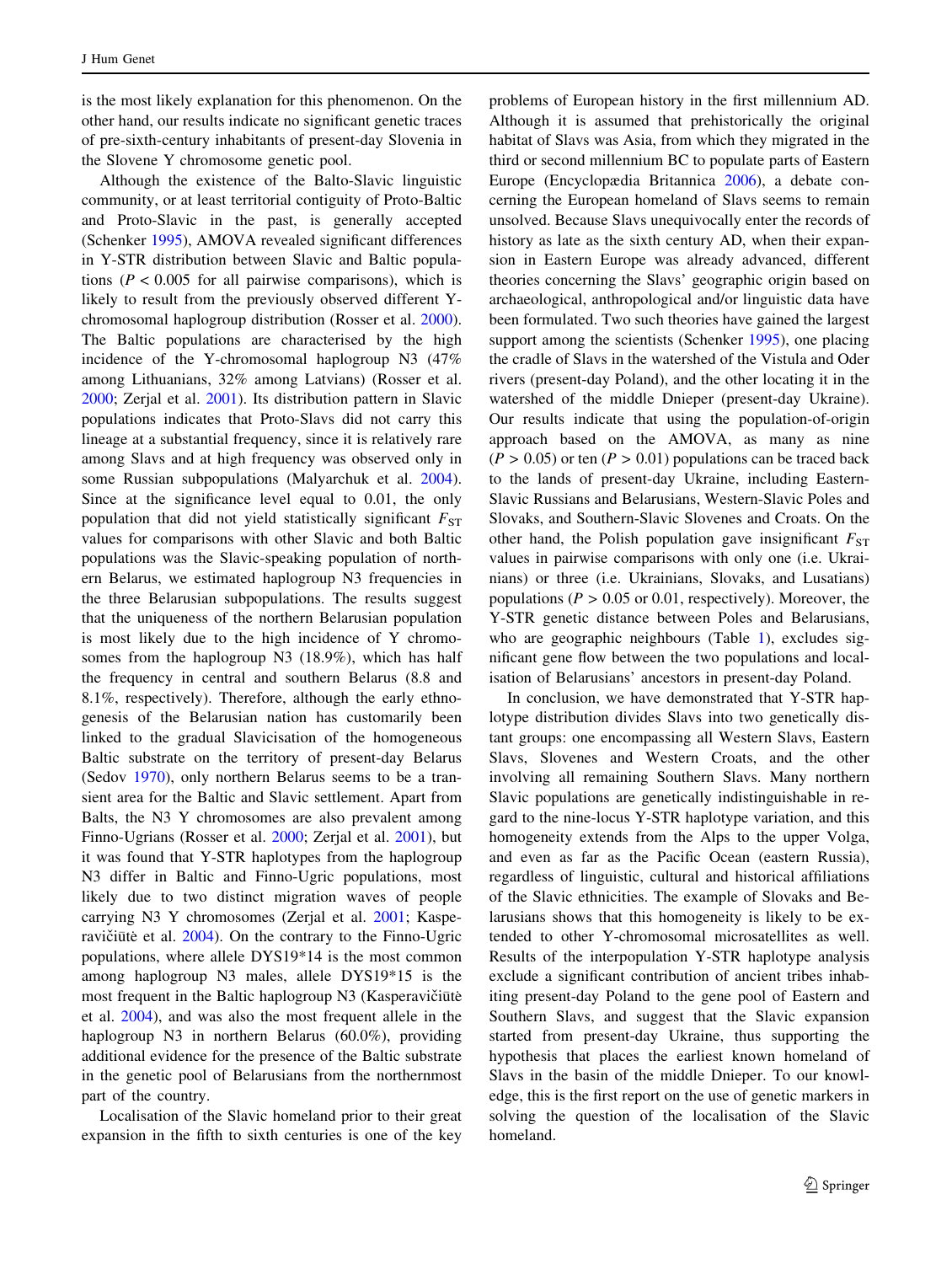### <span id="page-7-0"></span>References

- Balloux F, Lugon-Moulin N (2002) The estimation of population differentiation with microsatellite markers. Mol Ecol 11:155– 165
- Butler JM (2003) Recent developments in Y-short tandem repeat and Y-single nucleotide polymorphism analysis. Forensic Sci Rev 15:91–111
- Caglia` A, Tofanelli S, Coia V, Boschi I, Pescarmona M, Spedini G, Pascali V, Paoli G, Destro-Bisol G (2003) A study of Ychromosome microsatellite variation in sub-Saharan Africa: a comparison between  $F_{ST}$  and  $R_{ST}$  genetic distances. Hum Biol 75:313–330
- Das B, Chauhan PS, Seshadri M (2004) Minimal sharing of Ychromosome STR haplotypes among five endogamous population groups from western and southwestern India. Hum Biol 76:743–763
- Destro-Bisol G, Spedini G, Pascali VL (2000) Application of different genetic distance methods to microsatellite data. Hum Genet 106:130–132
- Encyclopædia Britannica (2006) Slav in Encyclopædia Britannica Online (http://www.search.eb.com/eb/article-9068162)
- Excoffier L, Laval G, Schneider S (2005) Arlequin (version 3.0): an integrated software package for population genetics data analysis. Evol Bioinform Online 1:47–50
- Felsenstein J (2004) PHYLIP (Phylogeny Inference Package) version 3.6. Department of Genome Sciences, University of Washington, Seattle
- Grek-Pabisowa I (1968) Rosyjska gwara starowierców w województwach olsztyńskim i białostockim. Russian dialect of Old-Believers in the administrative regions of Olsztyn and Bialystok. Ossolineum, Wroclaw
- Immel U-D, Krawczak M, Udolph J, Richter A, Rodig H, Kleiber M, Klintschar M (2006) Y-chromosomal STR haplotype analysis reveals surname-associated strata in the East-German population. Eur J Hum Genet 14:577–582
- Jobling MA, Tyler-Smith C (2003) The human Y chromosome: an evolutionary marker comes of age. Nat Rev Genet 4:598–612
- Kasperavičiūte D, Kučinskas V, Stoneking M (2004) Y chromosome and mitochondrial DNA variation in Lithuanians. Ann Hum Genet 68:438–452
- Kayser M, Krawczak M, Excoffier L, Dieltjes P, Corach D, Pascali V, Gehrig C, Bernini LF, Jespersen J, Bakker E, Roewer L, de Knijff P (2001) An extensive analysis of Y-chromosomal microsatellite haplotypes in globally dispersed human populations. Am J Hum Genet 68:990–1018
- Kayser M, Lao O, Anslinger K, Augustin C, Bargel G, Edelmann J, Elias S, Heinrich M, Henke J, Henke L, Hohoff C, Illing A, Jonkisz A, Kuzniar P, Lebioda A, Lessig R, Lewicki S, Maciejewska A, Monies DM, Pawłowski R, Poetsch M, Schmid D, Schmidt U, Schneider PM, Stradmann-Bellinghausen B, Szibor R, Wegener R, Wozniak M, Zoledziewska M, Roewer L, Dobosz T, Ploski R (2005) Significant genetic differentiation between Poland and Germany follows present-day political borders, as revealed by Y-chromosome analysis. Hum Genet 117:428–443
- Lauc LB, Peričić M, Klarić IM, Šijački A, Popović D, Janićijević B, Rudan P (2005) Y chromosome STR polymorphisms in a Serbian population sample. Forensic Sci Int 150:97–101
- Lessig R, Edelmann J, Kleemann WJ, Kozhemyako V (2006) Population data of Y-chromosomal STRs in Russian males of the Primorye region population. Forensic Sci Int 159:71–76
- Lovrečić L, Ristić S, Brajenović B, Kapović M, Peterlin B (2005) Human Y-specific STR haplotypes in the Western Croatian population sample. Forensic Sci Int 149:257–261
- Malyarchuk B, Derenko M, Grzybowski T, Lunkina A, Czarny J, Rychkov S, Morozova I, Denisova G, Miściska-Śliwka D (2004) Differentiation of mitochondrial DNA and Y chromosomes in Russian populations. Hum Biol 76:877–900
- Marjanovic D, Bakal N, Pojskic N, Kapur L, Drobnic K, Primorac D, Bajrovic K, Hadziselimovic R (2005) Population data for the twelve Y-chromosome short tandem repeat loci from the sample of multinational population in Bosnia and Herzegovina. J Forensic Sci 50:223–225
- Pepinski W, Niemcunowicz-Janica A, Skawronska M, Koc-Zorawska E, Janica J, Soltyszewski I (2004a) Y-chromosome STR haplotypes in a population sample of the Byelorussian minority living in the northeastern Poland. Forensic Sci Int 140:117–121
- Pepinski W, Niemcunowicz-Janica A, Skawronska M, Koc-Zorawska E, Janica J, Soltyszewski I (2004b) Y-chromosome STR haplotypes and alleles in the population sample of Old Believers residing in the Northeastern Poland. Forensic Sci Int 143:65–68
- Pérez-Lezaun A, Calafell F, Mateu E, Comas D, Ruiz-Pacheco R, Bertranpetit J (1997) Microsatellite variation and the differentiation of modern humans. Hum Genet 99:1–7
- Peričić M, Klarić IM, Lauc LB, Janićijević B, Đorđević D, Efremovska L, Rudan P (2005) Population genetics of 8 Y chromosome STR loci in Macedonians and Macedonian Romani (Gypsy). Forensic Sci Int 154:257–261
- Ploski R, Wozniak M, Pawlowski R, Monies DM, Branicki W, Kupiec T, Kloosterman A, Dobosz T, Bosch E, Nowak M, Lessig R, Jobling MA, Roewer L, Kayser M (2002) Homogeneity and distinctiveness of Polish paternal lineages revealed by Y chromosome microsatellite haplotype analysis. Hum Genet 110:592–600
- Re˛bała K, Szczerkowska Z (2005) Polish population study on Y chromosome haplotypes defined by 18 STR loci. Int J Legal Med 119:303–305
- Rodig H, Grum M, Grimmecke H-D (2007) Population study and evaluation of 20 Y-chromosome STR loci in Germans. Int J Legal Med 121:24–27
- Roewer L, Kayser M, Dieltjes P, Nagy M, Bakker E, Krawczak M, de Knijff P (1996) Analysis of molecular variance (AMOVA) of Ychromosome-specific microsatellites in two closely related human populations. Hum Mol Genet 5:1029–1033
- Roewer L, Krawczak M, Willuweit S, Nagy M, Alves C, Amorim A, Anslinger K, Augustin C, Betz A, Bosch E, Caglia´ A, Carracedo A, Corach D, Dekairelle A-F, Dobosz T, Dupuy BM, Füredi S, Gehrig C, Gusmaõ L, Henke J, Henke L, Hidding M, Hohoff C, Hoste B, Jobling MA, Kärgel HJ, de Knijff P, Lessig R, Liebeherr E, Lorente M, Martínez-Jarreta B, Nievas P, Nowak M, Parson W, Pascali VL, Penacino G, Ploski R, Rolf B, Sala A, Schmidt U, Schmitt C, Schneider PM, Szibor R, Teifel-Greding J, Kayser M (2001) Online reference database of European Ychromosomal short tandem repeat (STR) haplotypes. Forensic Sci Int 118:106–113
- Roewer L, Croucher PJP, Willuweit S, Lu TT, Kayser M, Lessig R, de Knijff P, Jobling MA, Tyler-Smith C, Krawczak M (2005) Signature of recent historical events in the European Ychromosomal STR haplotype distribution. Hum Genet 116:279–291
- Rolf B, Meyer E, Brinkmann B, de Knijff P (1998) Polymorphism at the tetranucleotide repeat locus DYS389 in 10 populations reveals strong geographic clustering. Eur J Hum Genet 6:583– 588
- Rootsi S, Magri C, Kivisild T, Benuzzi G, Help H, Bermisheva M, Kutuev I, Barać L, Peričić M, Balanovsky O, Pshenichnov A, Dion D, Grobei M, Zhivotovsky LA, Battaglia V, Achilli A, Al-Zahery N, Parik J, King R, Cinnioğlu C, Khusnutdinova E, Rudan R, Balanovska E, Scheffrahn W, Simonescu M, Brehm A, Goncalves R, Rosa A, Moisan J-P, Chaventre A, Ferak V, Füredi